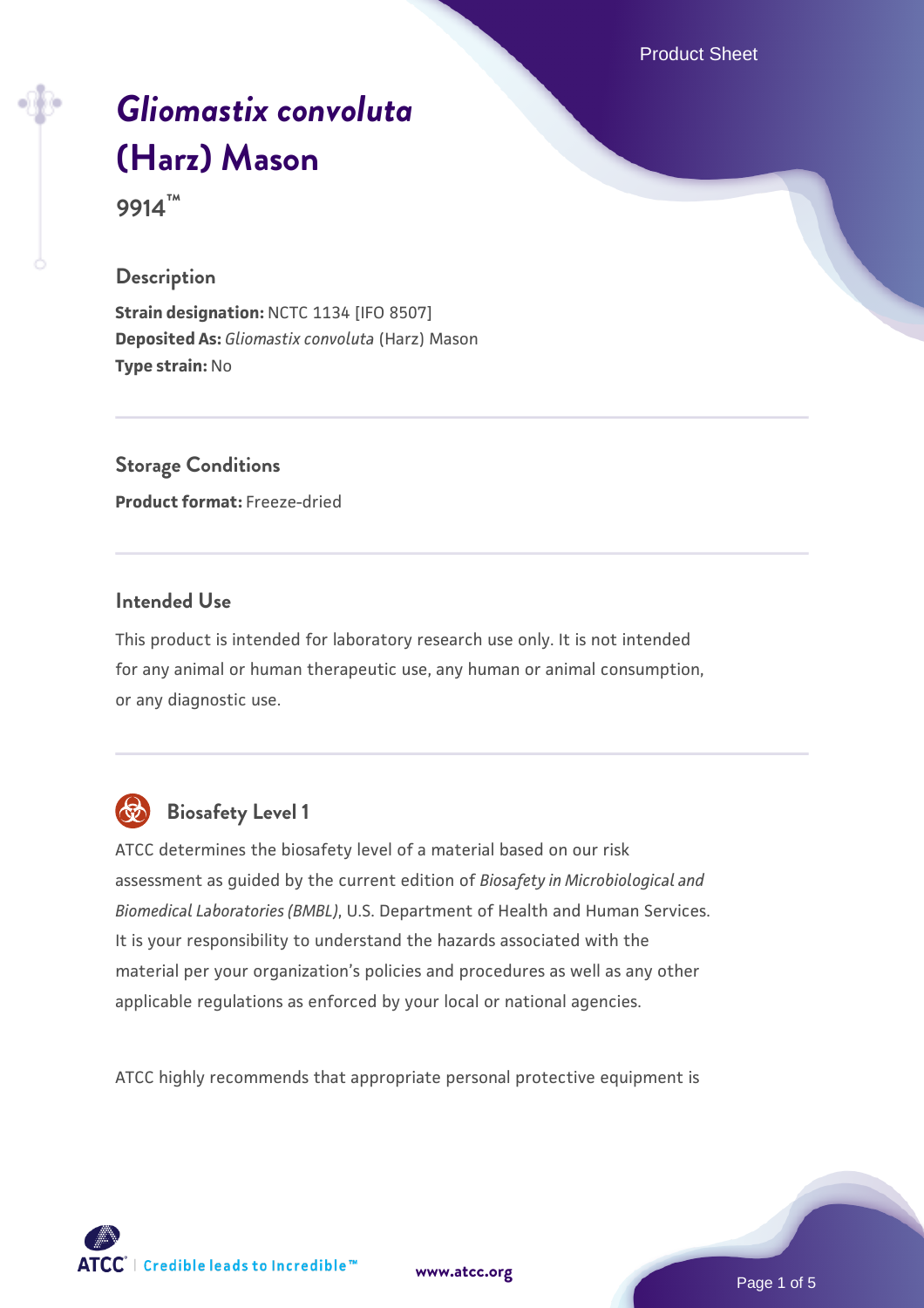# **[Gliomastix convoluta](https://www.atcc.org/products/9914) [\(Harz\) Mason](https://www.atcc.org/products/9914) Product Sheet** Product Sheet **9914**

always used when handling vials. For cultures that require storage in liquid nitrogen, it is important to note that some vials may leak when submersed in liquid nitrogen and will slowly fill with liquid nitrogen. Upon thawing, the conversion of the liquid nitrogen back to its gas phase may result in the vial exploding or blowing off its cap with dangerous force creating flying debris. Unless necessary, ATCC recommends that these cultures be stored in the vapor phase of liquid nitrogen rather than submersed in liquid nitrogen.

# **Certificate of Analysis**

For batch-specific test results, refer to the applicable certificate of analysis that can be found at www.atcc.org.

#### **Growth Conditions**

**Medium:**  [ATCC Medium 336: Potato dextrose agar \(PDA\)](https://www.atcc.org/-/media/product-assets/documents/microbial-media-formulations/3/3/6/atcc-medium-336.pdf?rev=d9160ad44d934cd8b65175461abbf3b9) **Temperature:** 24°C

#### **Material Citation**

If use of this material results in a scientific publication, please cite the material in the following manner: *Gliomastix convoluta* (Harz) Mason (ATCC 9914)

#### **References**

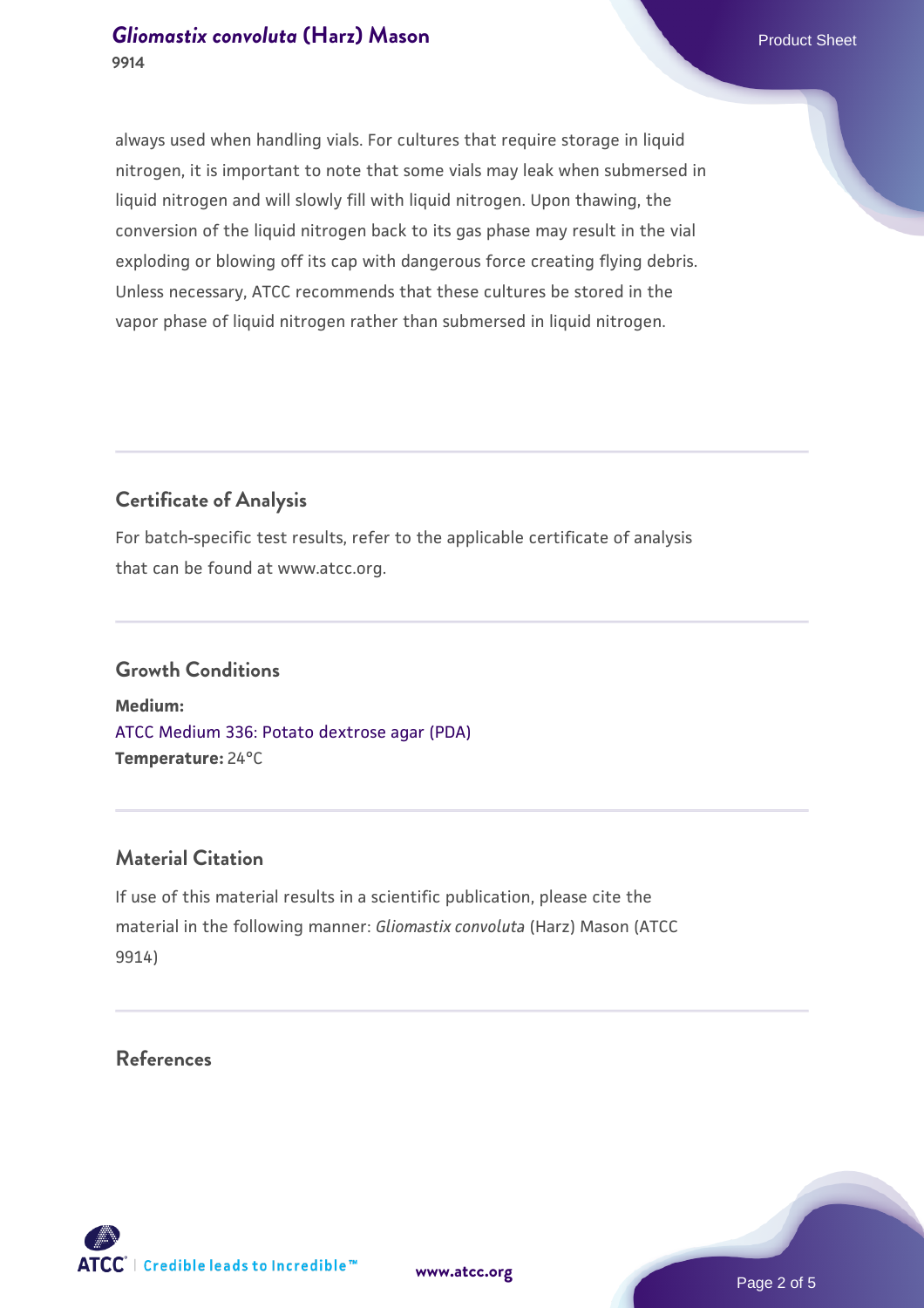# **[Gliomastix convoluta](https://www.atcc.org/products/9914) [\(Harz\) Mason](https://www.atcc.org/products/9914) Product Sheet** Product Sheet **9914**

References and other information relating to this material are available at www.atcc.org.

#### **Warranty**

The product is provided 'AS IS' and the viability of ATCC® products is warranted for 30 days from the date of shipment, provided that the customer has stored and handled the product according to the information included on the product information sheet, website, and Certificate of Analysis. For living cultures, ATCC lists the media formulation and reagents that have been found to be effective for the product. While other unspecified media and reagents may also produce satisfactory results, a change in the ATCC and/or depositor-recommended protocols may affect the recovery, growth, and/or function of the product. If an alternative medium formulation or reagent is used, the ATCC warranty for viability is no longer valid. Except as expressly set forth herein, no other warranties of any kind are provided, express or implied, including, but not limited to, any implied warranties of merchantability, fitness for a particular purpose, manufacture according to cGMP standards, typicality, safety, accuracy, and/or noninfringement.

#### **Disclaimers**

This product is intended for laboratory research use only. It is not intended for any animal or human therapeutic use, any human or animal consumption, or any diagnostic use. Any proposed commercial use is prohibited without a license from ATCC.

While ATCC uses reasonable efforts to include accurate and up-to-date information on this product sheet, ATCC makes no warranties or representations as to its accuracy. Citations from scientific literature and patents are provided for informational purposes only. ATCC does not warrant

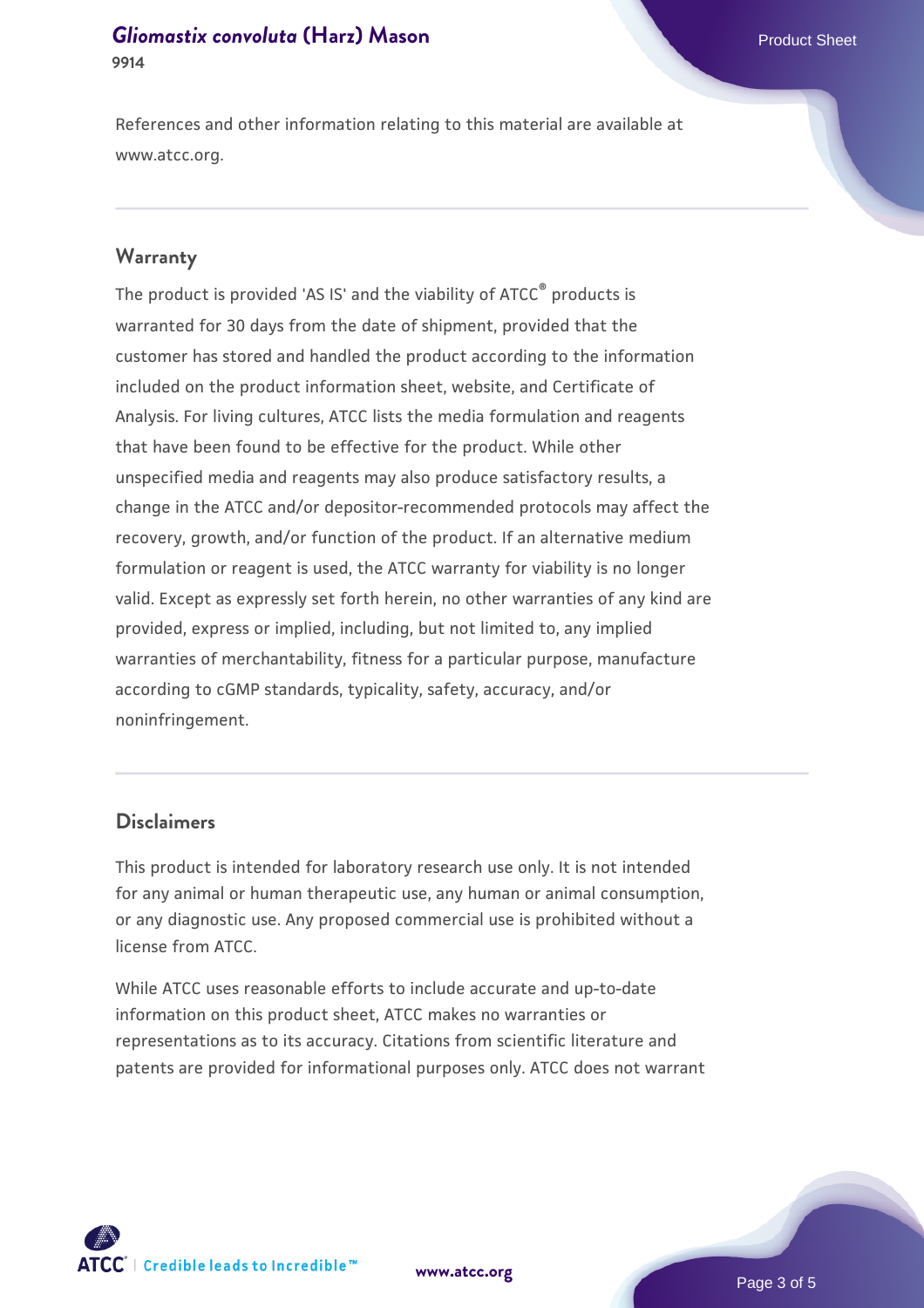that such information has been confirmed to be accurate or complete and the customer bears the sole responsibility of confirming the accuracy and completeness of any such information.

This product is sent on the condition that the customer is responsible for and assumes all risk and responsibility in connection with the receipt, handling, storage, disposal, and use of the ATCC product including without limitation taking all appropriate safety and handling precautions to minimize health or environmental risk. As a condition of receiving the material, the customer agrees that any activity undertaken with the ATCC product and any progeny or modifications will be conducted in compliance with all applicable laws, regulations, and guidelines. This product is provided 'AS IS' with no representations or warranties whatsoever except as expressly set forth herein and in no event shall ATCC, its parents, subsidiaries, directors, officers, agents, employees, assigns, successors, and affiliates be liable for indirect, special, incidental, or consequential damages of any kind in connection with or arising out of the customer's use of the product. While reasonable effort is made to ensure authenticity and reliability of materials on deposit, ATCC is not liable for damages arising from the misidentification or misrepresentation of such materials.

Please see the material transfer agreement (MTA) for further details regarding the use of this product. The MTA is available at www.atcc.org.

# **Copyright and Trademark Information**

© ATCC 2021. All rights reserved. ATCC is a registered trademark of the American Type Culture Collection.

#### **Revision**

This information on this document was last updated on 2021-05-19

# **Contact Information**



**[www.atcc.org](http://www.atcc.org)**